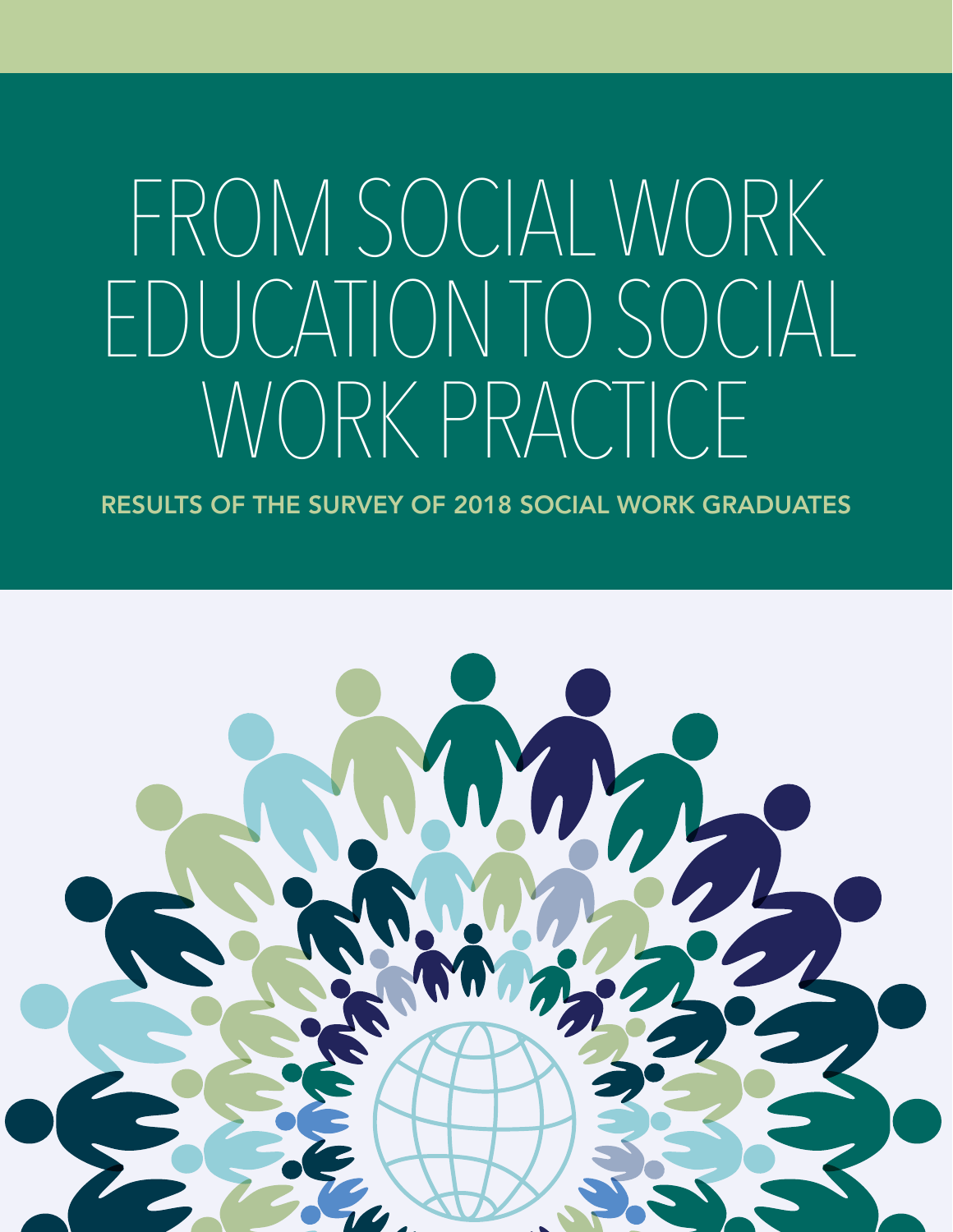# FROM SOCIAL WORK  $\bigcap_{i=1}^n \bigcap_{i=1}^n \bigcup_{i=1}^n \bigcap_{i=1}^n \bigcap_{i=1}^n \bigcap_{i=1}^n \bigcap_{i=1}^n \bigcap_{i=1}^n \bigcap_{i=1}^n \bigcap_{i=1}^n \bigcap_{i=1}^n \bigcap_{i=1}^n \bigcap_{i=1}^n \bigcap_{i=1}^n \bigcap_{i=1}^n \bigcap_{i=1}^n \bigcap_{i=1}^n \bigcap_{i=1}^n \bigcap_{i=1}^n \bigcap_{i=1}^n \bigcap_{i=1}^n \bigcap_{i=1}^n$ ORK PRACTI

### RESULTS OF THE SURVEY OF 2018 SOCIAL WORK GRADUATES

### APRIL 2019

*A Report to the*

Council on Social Work Education and National Workforce Initiative Steering Committee

> *From*  The George Washington University Health Workforce Institute

Edward Salsberg, MPA, FAAN Leo Quigley, MSW, MPH Chelsea Richwine, MA Shari Sliwa, MA Kimberly Acquaviva, PhD, MSW, CSE Karen Wyche, PhD, MSW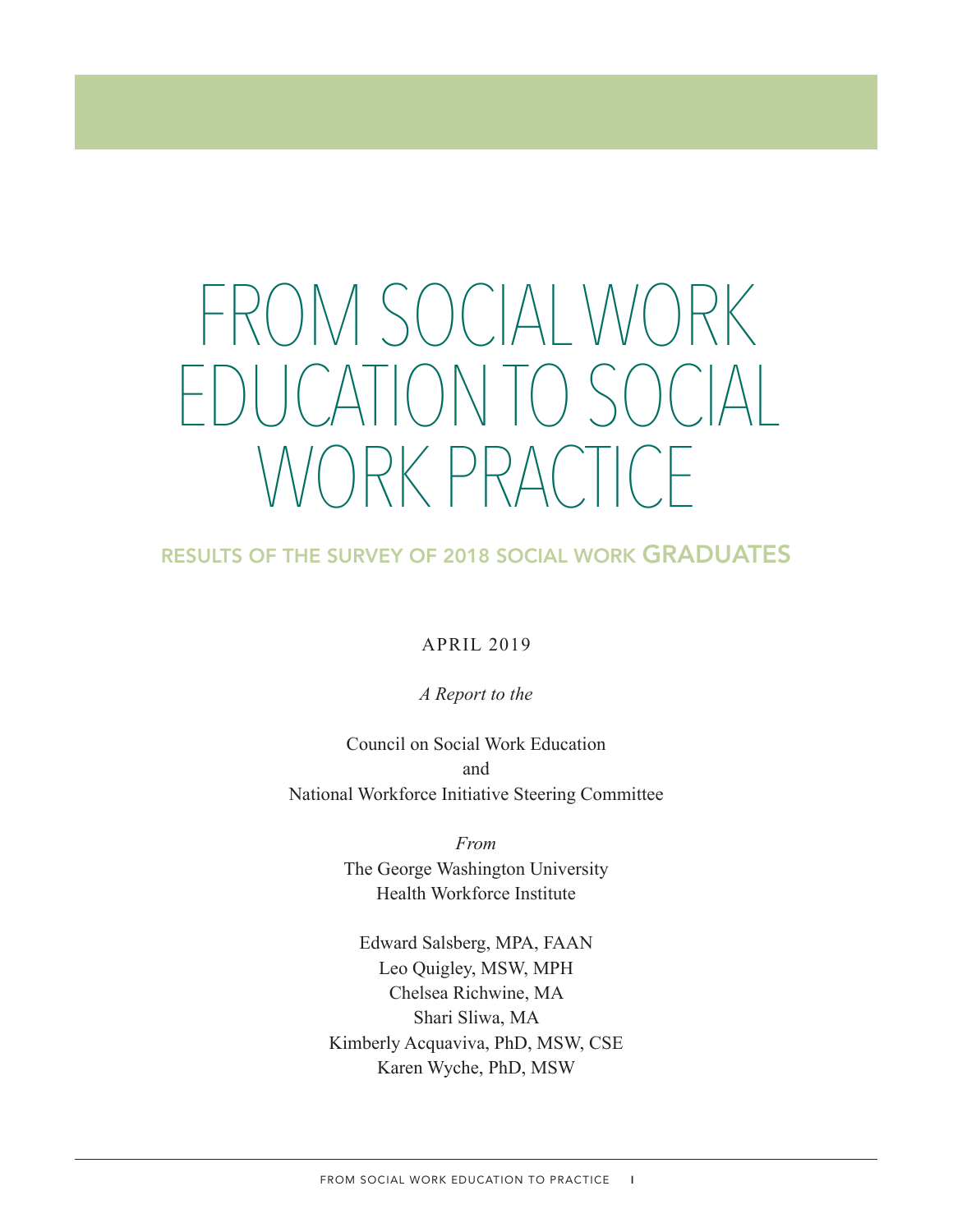The views and findings in this report reflect the work of the George Washington University Health Workforce Institute and do not necessarily reflect the views of the Council on Social Work Education, the National Workforce Initiative Steering Committee, or the George Washington University.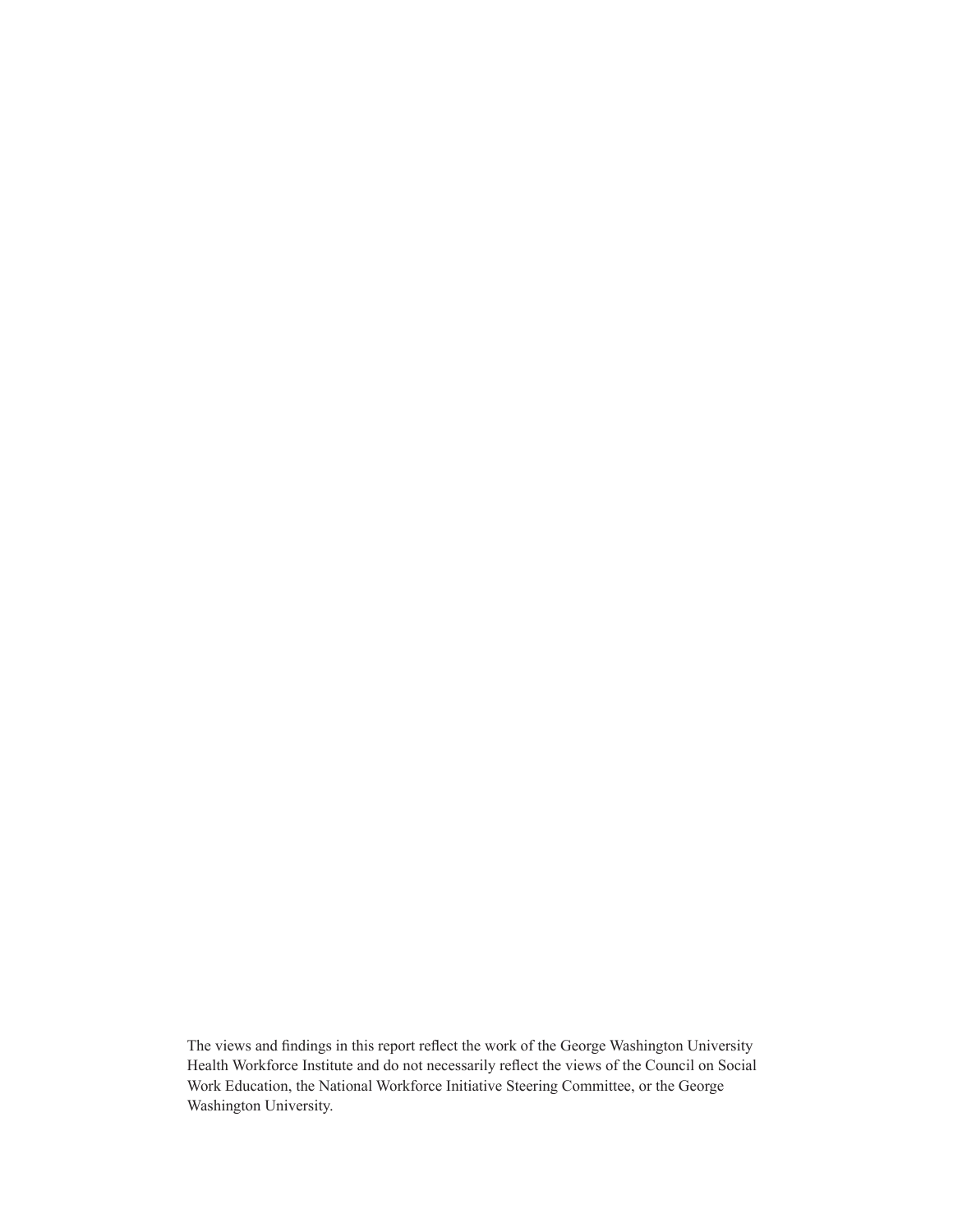### Forward

 $\overline{\phantom{a}}$ 

n 2018 the George Washington Health Workforce Institute (GW-HWI), in collaboration with and supported by the social work community, surveyed graduates of MSW and BSW programs across the country for the second year in a row. The purpose of this survey is to better understand the job market for social workers and the demographic background of new social workers, their educational and career pathways, employment outcomes, and job satisfaction. Graduates of more than 100 MSW and BSW programs participated in the 2018 survey. The responses from more than 1,400 MSW and 300 BSW graduates have been weighted to make the results representative of all social work graduates in 2018.

This report presents basic data and key findings from the 2018 survey. A series of briefs presenting results on specific aspects of the 2018 survey will be available in the coming months, including briefs comparing graduates whose education was primarily online to those whose education was in-person, background and outcomes by race and ethnicity of the graduates, and demand indicators for social work jobs by region and concentration.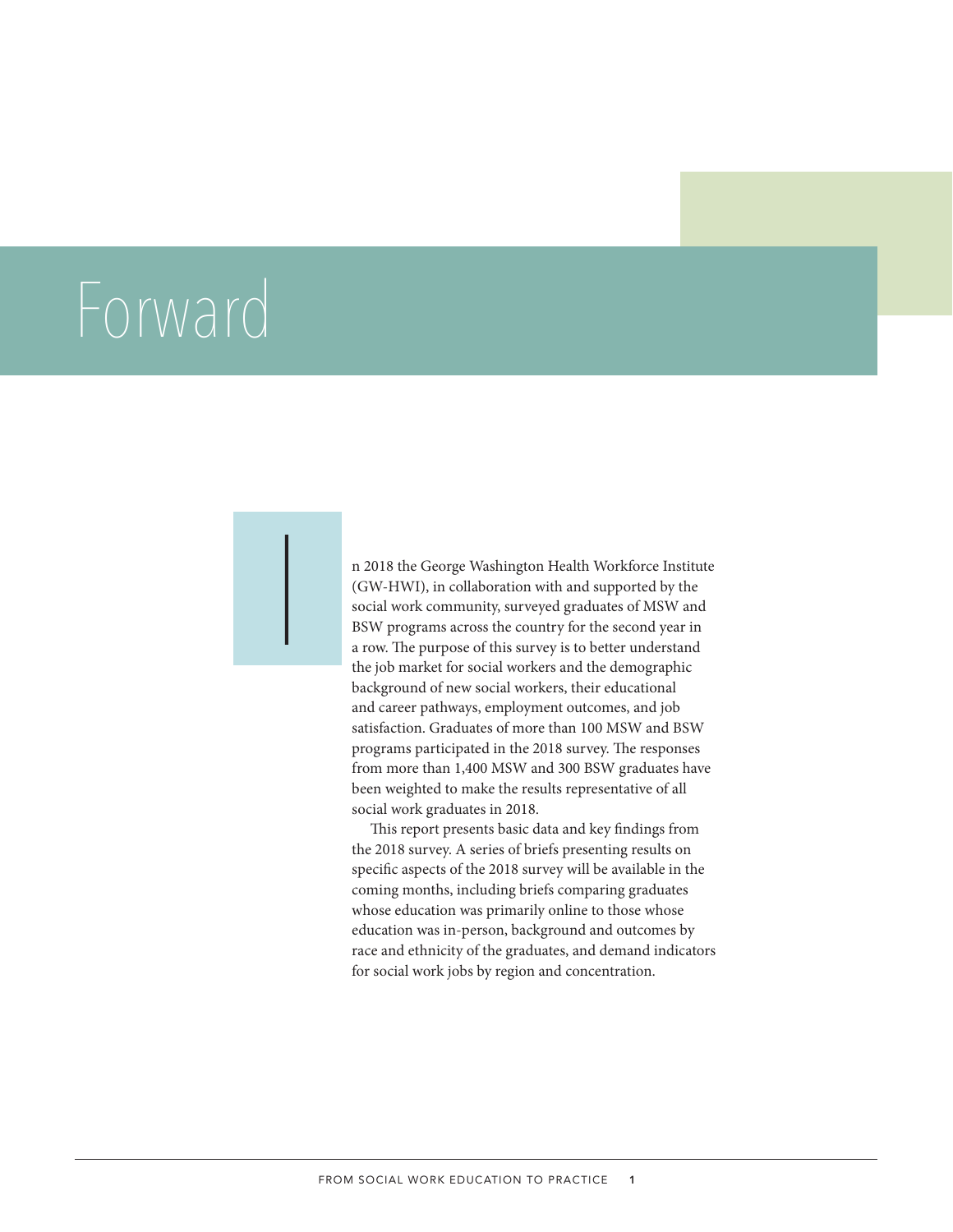## Executive Summary: Key Findings

*• Social workers are employed in a wide variety of settings serving clients with diverse needs.* Children and families were the focus of more than a third of MSW graduates; more than a quarter were focused on people with mental health issues (see Figure ES-1). More than 30% work for private not-for-profit organizations, 28% work for health-care organizations, and 17% work for government agencies (see Table ES-1). The skills and competencies of MSWs can be applied in many settings.



Note: Percentages are of those who were working in positions as social workers, including positions not requiring a social work degree or license.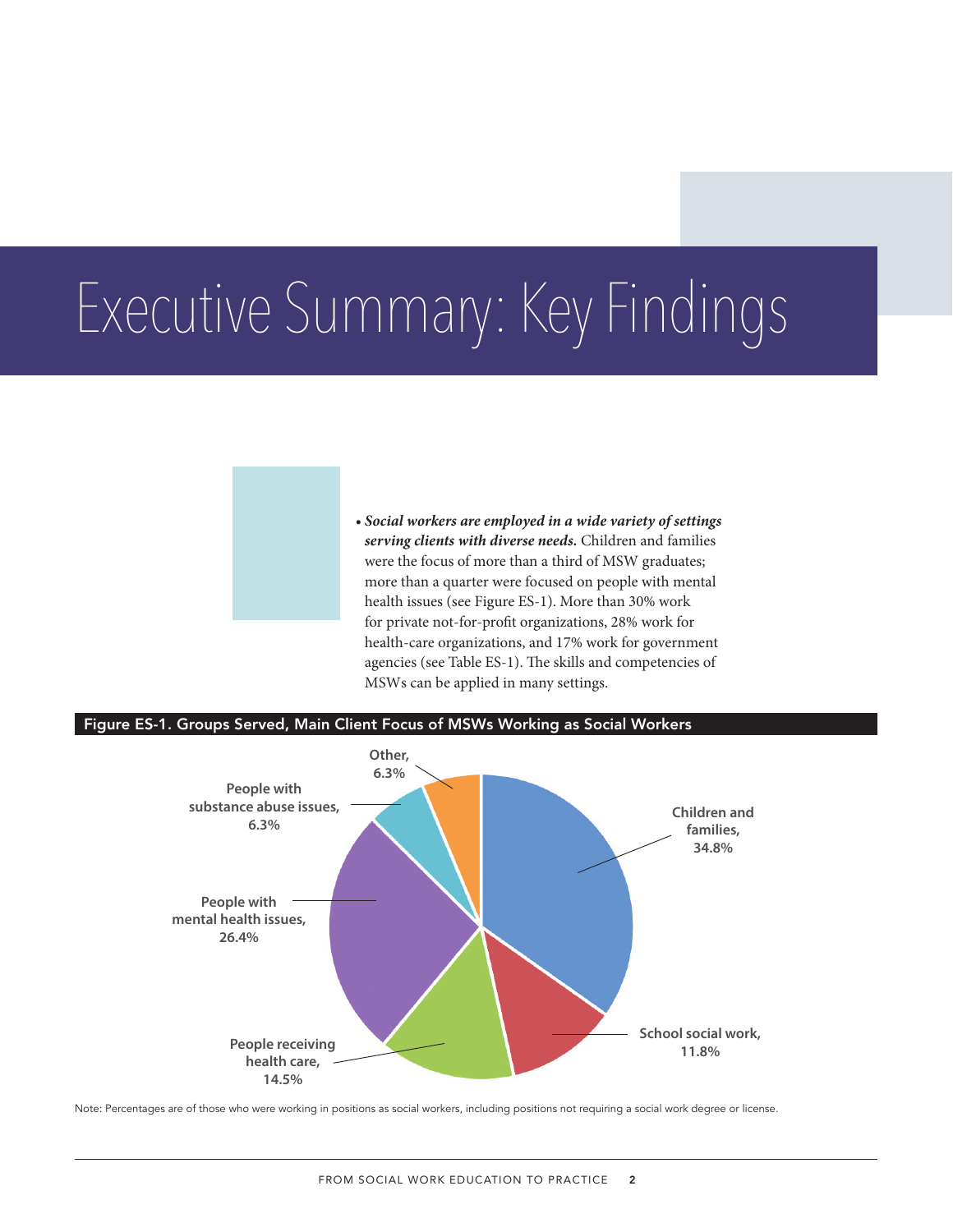| Table ES-1: Employers of MSWs Working as Social Workers              |                   |  |  |
|----------------------------------------------------------------------|-------------------|--|--|
| IN YOUR PRINCIPAL POSITION WHO ARE YOU (OR WILL YOU BE) WORKING FOR? | <b>PERCENTAGE</b> |  |  |
| Private, not-for-profit, tax-exempt or charitable organization       | 31.1              |  |  |
| Health care organizations:                                           | 27.9              |  |  |
| Outpatient health care services                                      | (16.3)            |  |  |
| Hospital inpatient facility                                          | (8.9)             |  |  |
| Nursing or residential care facility                                 | (2.7)             |  |  |
| State, local or federal government agency                            | 17.4              |  |  |
| Educational establishment outside of higher education                | 7.3               |  |  |
| Private, for-profit facility or business                             | 4.6               |  |  |
| Private social work practice                                         | 4.6               |  |  |
| Other                                                                | 7.2               |  |  |
| Total                                                                | 100               |  |  |

Note: Percentages are of those who were working in positions as social workers, including those not requiring a social work degree or license.

• *Most new MSWs are providing direct services to individuals, families, and groups.* Relatively few (7.8%) are providing indirect social work services, such as public policy (see Table ES-2).

| Table ES-2: Type of Jobs Taken for Those Working as Social Workers                     |                      |  |  |
|----------------------------------------------------------------------------------------|----------------------|--|--|
| IN YOUR PRINCIPAL POSITION WHAT BEST DESCRIBES YOUR ROLE?                              | PERCENTAGE (N=1,039) |  |  |
| Direct work with individuals, families, or groups                                      | 82.1                 |  |  |
| Direct work with communities                                                           | 5.3                  |  |  |
| Indirect social work <sup>a</sup>                                                      | 7.8                  |  |  |
| Social work higher education                                                           | 1.0                  |  |  |
| Other social work position                                                             | 0.6                  |  |  |
| A position for which you believe a social work education provides relevant preparation | 3.1                  |  |  |
| Total                                                                                  | 100                  |  |  |
|                                                                                        |                      |  |  |

Note: Percentages are of those who entered positions as social workers, including positions not requiring a social work degree or license.

a Indirect social work includes public policy and advocacy; administration, management; planning; program evaluation; research (excluding teaching positions); or environmental health or public health work.

• *More than three-quarters of MSW graduates are entering social work jobs, although not all such jobs require an MSW (see Table ES-3). More than 17% of MSW graduates are going into positions that do not have social work titles but in which they are using their social work education and skills.* This includes positions such as case worker, project manager, and mental health specialist. These individuals are

valuable outputs of schools of social work but may not be counted on government and other surveys as social workers. About 6% of MSW graduates indicated they were entering or had entered positions without a social work title and were not using skills/competencies learned in their social work education. These individuals are at least temporarily out of the social work profession.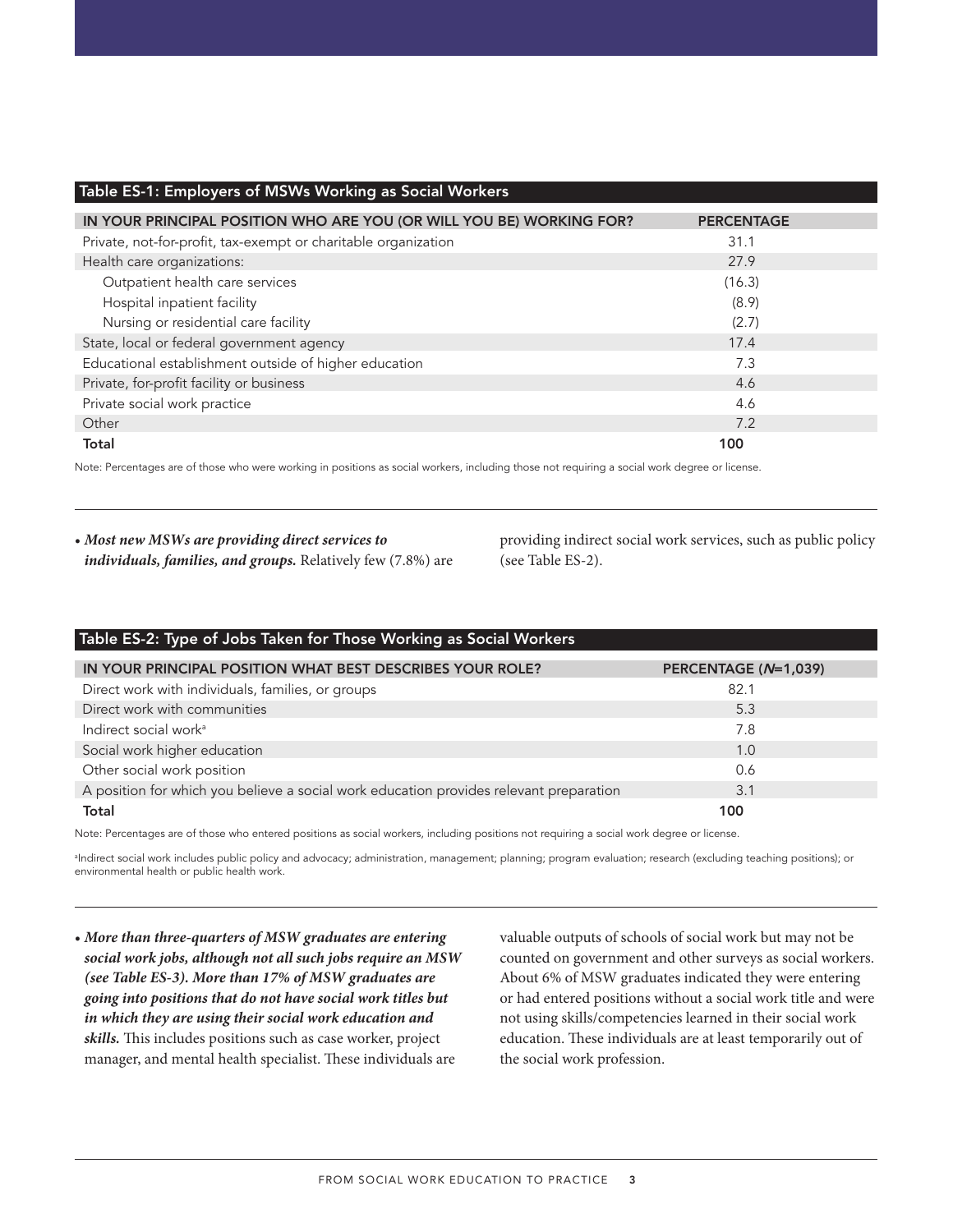| Table ES-3: Social Work Content of MSW Postgraduation Jobs                              |                      |
|-----------------------------------------------------------------------------------------|----------------------|
| WHICH OF THE FOLLOWING BEST DESCRIBES YOUR PRINCIPAL POSITION?                          | PERCENTAGE (N=1,099) |
| A job that requires a social work degree and/or license                                 | 62.3                 |
| A job as a social worker not requiring a social work degree or license                  | 14.2                 |
| <b>Subtotal: Social Work Jobs</b>                                                       | (76.5)               |
| Working not as a social worker but in a job for which you believe a social work         |                      |
| education has provided relevant preparation                                             | 17.6                 |
| A job for which a social work education was not a necessary or relevant preparation     | 5.9                  |
| Total                                                                                   | 100                  |
| Note: Percentages are of all those with a job, whether they had searched for it or not. |                      |

• *Regardless of setting and employer, MSWs are serving high-need populations.* More than 70% of MSWs in social work positions indicated that most of their clients had mental health disorders; nearly 70% indicted that more than half their clients were on Medicaid and below the federal poverty level. More than a third indicated that a majority of their clients had a substance abuse disorder. Although the elderly and the seriously ill were not foci for many MSWs, more than a quarter indicated that most of their clients were seriously ill, and nearly as many said a majority of their clients needed assistance with activities of daily living.

Finally, more than a third (37.2%) indicated that most of their patients were involved with the child welfare system.

• *Salaries of new MSWs are relatively low for individuals with a master's degree.* The median income was only \$42,500 for new social workers; the median salary was higher (\$47,500) for those going into positions in hospitals, government agencies, and educational institutions. Although most MSWs were satisfied with their new positions (see Table ES-4), more than a quarter (27%) were dissatisfied with their income.

| Table ES-4: MSW Satisfaction With Position and Salary |                                                                                                   |                                                                                                 |  |
|-------------------------------------------------------|---------------------------------------------------------------------------------------------------|-------------------------------------------------------------------------------------------------|--|
|                                                       | <b>WHAT IS YOUR OVERALL LEVEL OF</b><br><b>SATISFACTION WITH YOUR</b><br><b>CURRENT POSITION?</b> | <b>WHAT IS YOUR OVERALL LEVEL OF</b><br><b>SATISFACTION WITH YOUR</b><br><b>CURRENT SALARY?</b> |  |
| Very satisfied                                        | 48.7                                                                                              | 26.9                                                                                            |  |
| Somewhat satisfied                                    | 41.4                                                                                              | 46.5                                                                                            |  |
| Somewhat dissatisfied                                 | 7.8                                                                                               | 18.6                                                                                            |  |
| Very dissatisfied                                     | 2.2                                                                                               | 8.1                                                                                             |  |
| Total                                                 | 100                                                                                               | 100                                                                                             |  |

Note: Percentages are of those who were working in positions as social workers, including positions not requiring a social work degree or license.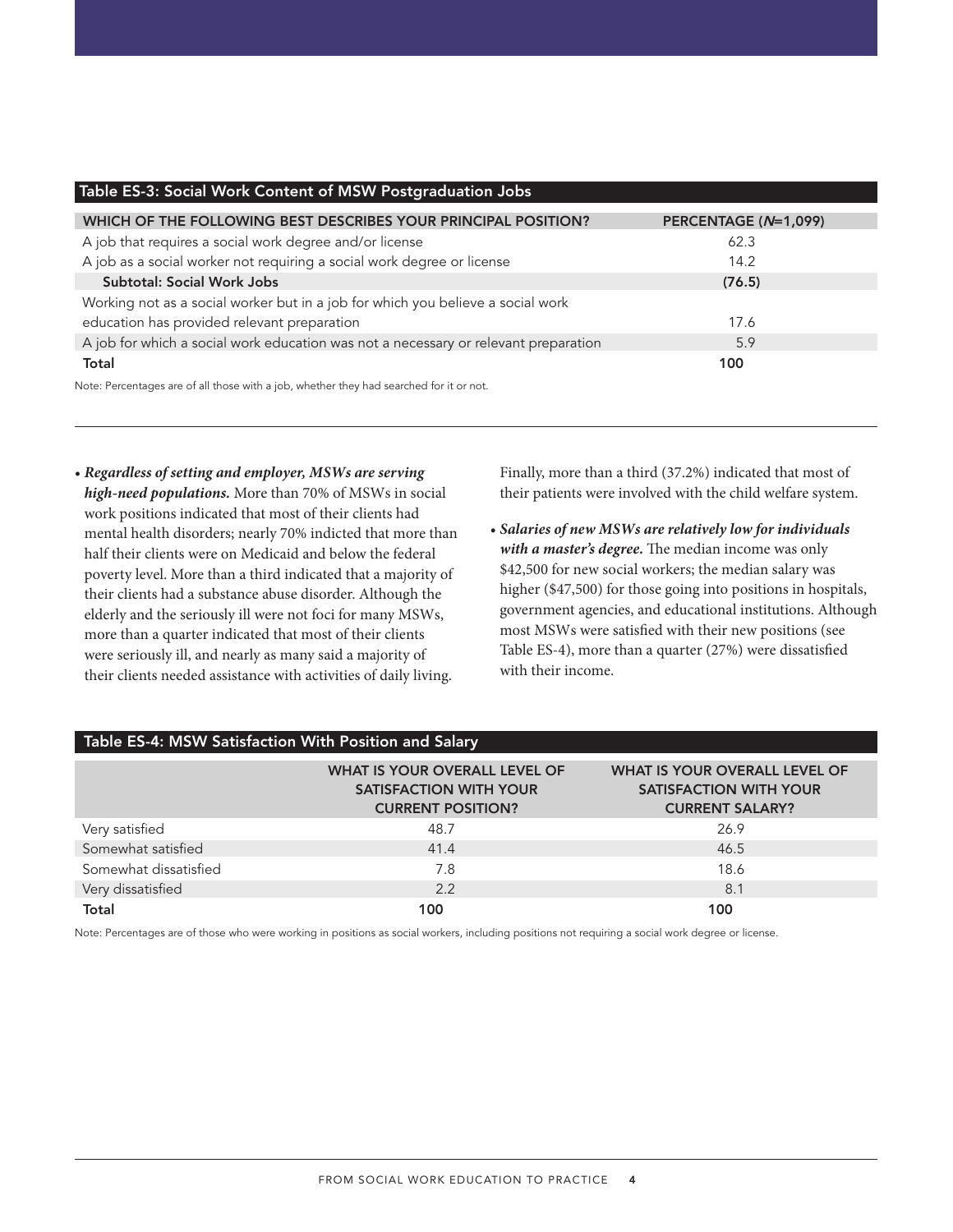### *• The profession is largely female; there are some differences in practice patterns by race and gender.*

Although the backgrounds and practice patterns of MSW graduates were similar regardless of sex or race/ethnicity, there were some interesting differences:

- African American MSWs were more likely to be parttime students than Whites (28.1% vs 21.9%). Compared to White and Hispanic MSWs, African American MSWs were also more likely to have received their instruction primarily online (12.3% and 16.6% vs 21.9%, respectively).
- White MSWs were more likely to practice in hospitals than African Americans (11.7% vs 1.9%, respectively), whereas African Americans were more likely to be employed by government than Whites (21.3% vs 15.7%)
- African American and Hispanic MSWs were far more likely to practice in large cities than Whites (37.7% and 42.4% vs 17.8%, respectively), whereas Whites were more likely to practice in rural and semirural communities than African Americans or Hispanics (18.9% vs. 13.2% and 4.1%, respectively).
- African American MSWs were more likely to have a practice focus on children and families than Whites (41.9% vs 31.9%, respectively), whereas Whites were more likely to be focused on health care and substance abuse than African Americans (14.6% and 6.6% vs. 9.2% and 2.6%, respectively).
- African American and Hispanic MSWs had slightly higher average incomes than Whites (\$44,500, \$48,750, and \$43,750, respectively).
- Female MSW graduates were more likely to have jobs focused on children and families than males (35.7% vs 26.4%). Males, on the other hand, were more likely to have jobs focused on mental and behavioral illness (37.0% vs 26.5%). Because females make up 90% of the graduates, the majority (85%) of new social workers focused on mental/behavioral health are female.
- Although the mean income for male MSWs was higher than that for female MSWs (\$47,500 vs \$43,750, respectively), the median income was the same at \$42,500.

*• The majority of BSW graduates have plans to pursue a graduate degree in social work: Almost 95% are either currently enrolled or are planning or expecting to enroll in an MSW program in the future. Only 59% of BSWs have jobs after earning their social work degree, and less than half of this group (46%) are employed in a social work position. The job market for BSWs appears to be limited.*

More than half of all BSWs (59.6%) indicated they were already enrolled in an MSW program. Another 18.9% expected to enroll in the next 2 years. Only 5.5% had no plans to enroll.

Nearly half (48%) of BSWs who had searched for a job indicated they had a difficult time finding a satisfactory position. Of the BSWs who searched for a job, 25.6% had not been offered any position at the time of the survey. Of those who had found a job, 30.9% were working in jobs for which a social work education was not required or relevant for the position.

• *Many new social workers, especially MSWs, have several years of prior work experience and are older than entrants into other professions.* The mean age of MSW graduates in 2018 was 31.3 years, and 23.6% were 36 years old or older. Nearly a third of new MSWs had worked for 6 or more years prior to entering MSW programs.

#### • *Online education offers access to educational opportunities in rural and semirural areas and to African Americans.*

Although 17% of all respondents received their instruction primarily online (defined as 90% or more of their nonclinical instruction), 39% of the MSW graduates from rural and semirural areas received their instruction primarily online. Similarly, 22% of African American graduates received their instruction online compared to 16.6% of the White MSW graduates.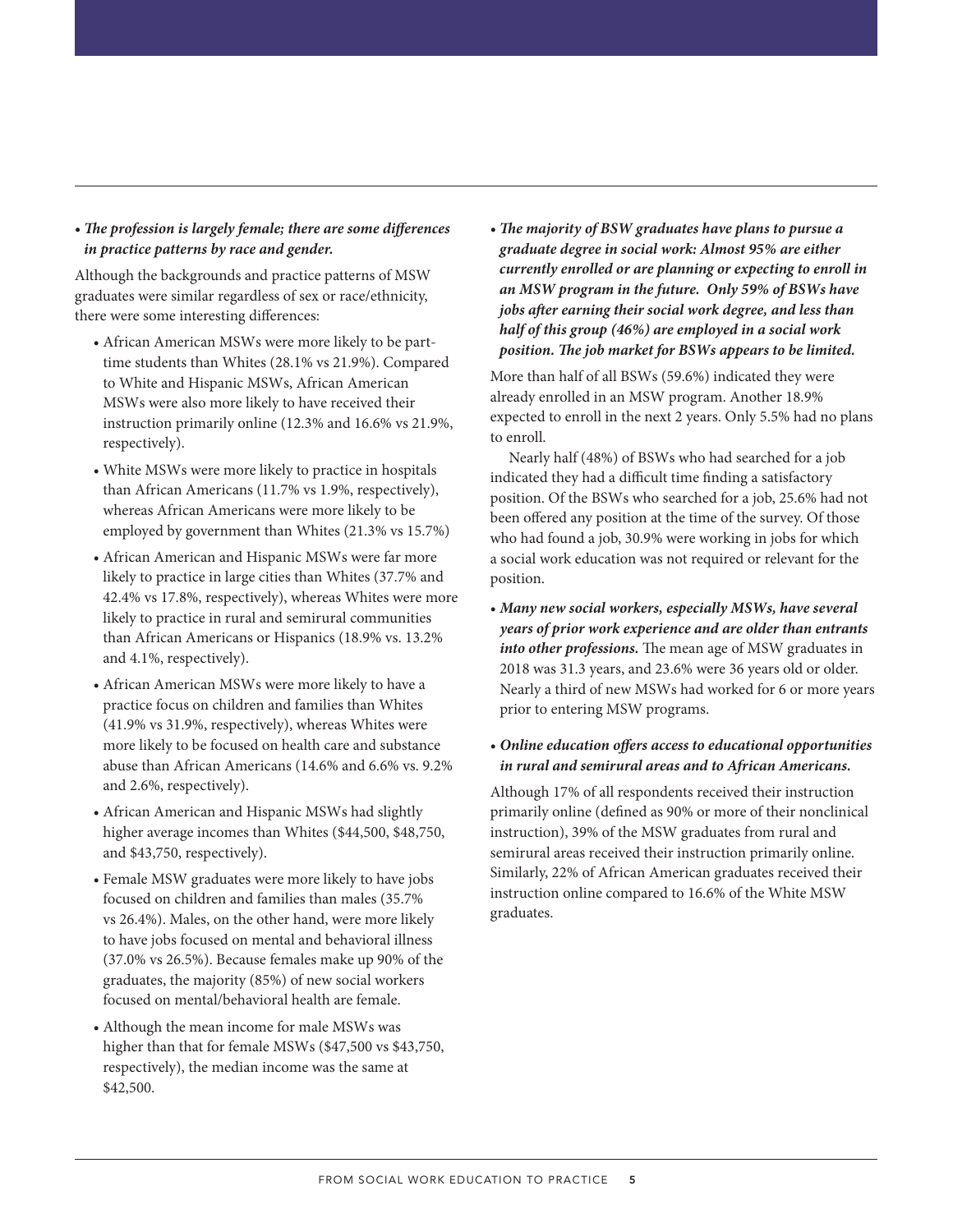

#### Figure ES-2: Program Delivery for MSWs in Rural and Semirural Areas Compared to those in Small, Medium and Large Cities

Question asked: "Which best describes the demographics of the principal area in which you are/will be practicing?" Rural or semirural areas="Semirural" or "Rural" area. Small, medium, or large cities="Small city," "Suburb of a large or medium city," "Medium city," or "Large city."

• *The job market for new MSWs is mixed: There are opportunities, but many are not what the new graduates are looking for and the pay is lower than desired.* Nearly 50% of MSWs indicate they had a difficult time finding a satisfactory position (see Figure ES-3). The main reasons cited were inadequate compensation (33%), lack of jobs in desired settings (16%), and lack of jobs in desired locations (11%). Only 9% cited an overall lack of jobs. Similarly, when asked to assess the local and national job markets, only

11.7% and 5.4%, indicated "no," "very few," or "few jobs" were available in local and national job market, respectively; and 38.9% and 54.7 indicated there were "many jobs" in local and national job markets, respectively.

The overall job market appears reasonable for MSWs, with only 11.7% reporting finding no, very few, or few jobs locally. A total of 82.6% of MSWs reported finding some or many jobs in their local areas.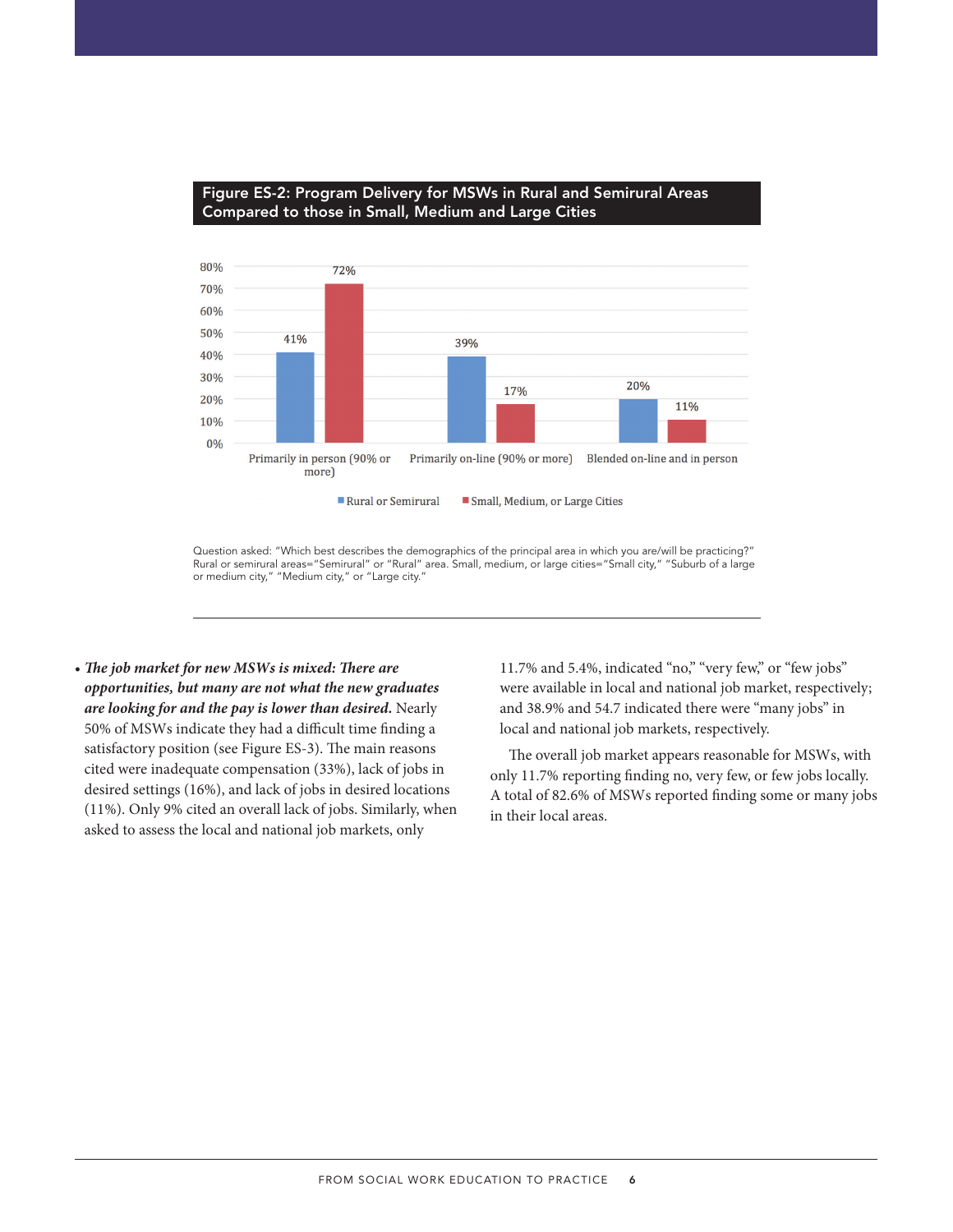#### Figure ES-3: Main Reasons for Difficulty Finding a Satisfactory MSW Position



Note: Percentages are of those who searched and said they had difficulty finding a job they were satisfied with.

• *More than one of three jobs taken by new graduates were with organizations with which the graduates had field placements during their social work education.* 

• *The majority of new MSWs plan to become licensed clinical social workers.* Four of five MSWs (80.6%) either planned to become licensed clinical social workers within the next 5 years or were already licensed.